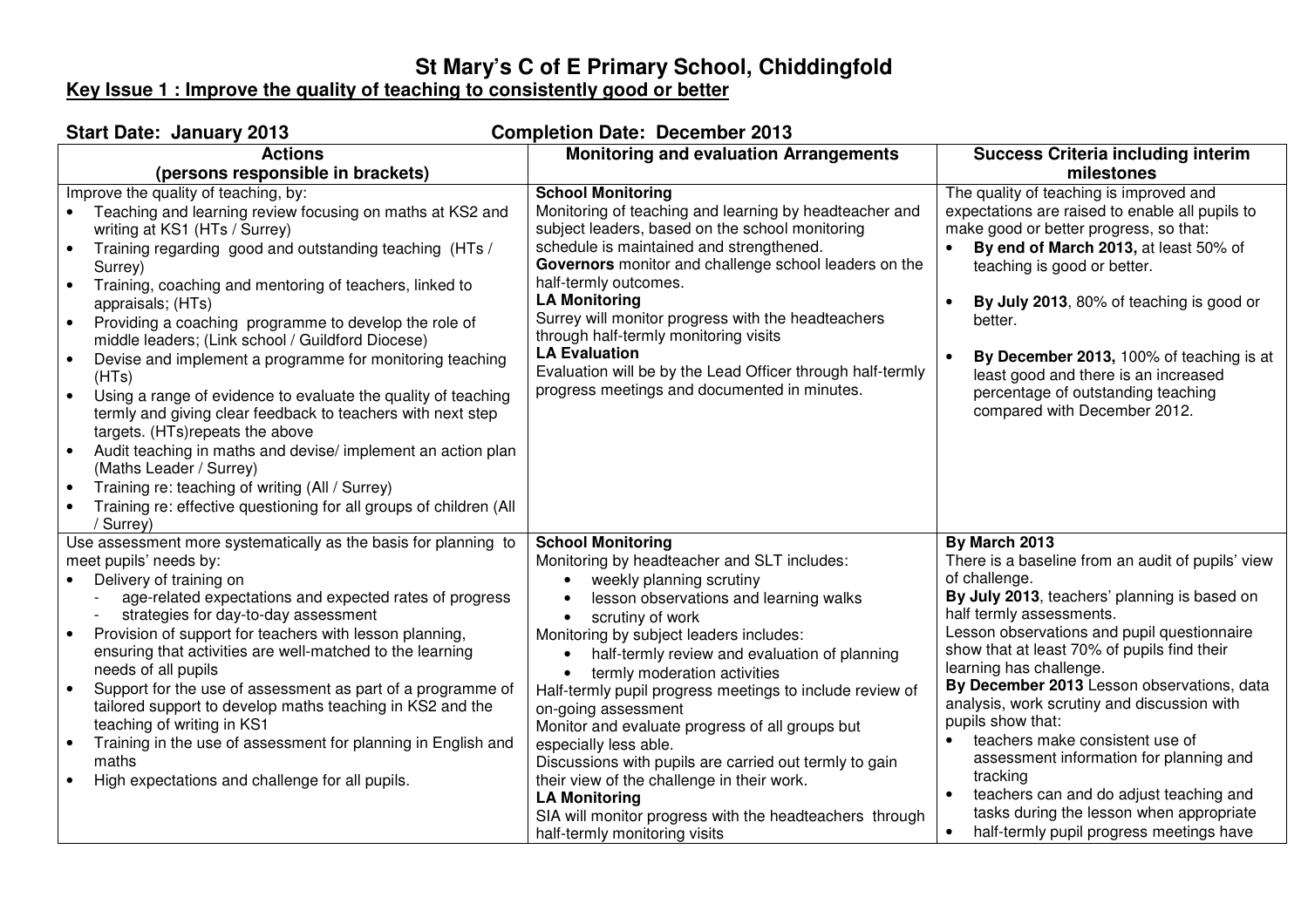|                                                                                                                                                                                                                                                                                                                                                                                             | <b>LA Evaluation</b><br>Evaluation will be by the Lead Officer through half-termly<br>progress meetings and documented in minutes.                                                                                                                                                                                                                                                                                                                                                                          | been held and demonstrate increased<br>progress<br>The majority of pupils recognise and value<br>the challenge in their learning.                                                                                                                                                                                                                                                                                                                                                                                                                                                                                                                                                                                                                                                                                                                                                        |
|---------------------------------------------------------------------------------------------------------------------------------------------------------------------------------------------------------------------------------------------------------------------------------------------------------------------------------------------------------------------------------------------|-------------------------------------------------------------------------------------------------------------------------------------------------------------------------------------------------------------------------------------------------------------------------------------------------------------------------------------------------------------------------------------------------------------------------------------------------------------------------------------------------------------|------------------------------------------------------------------------------------------------------------------------------------------------------------------------------------------------------------------------------------------------------------------------------------------------------------------------------------------------------------------------------------------------------------------------------------------------------------------------------------------------------------------------------------------------------------------------------------------------------------------------------------------------------------------------------------------------------------------------------------------------------------------------------------------------------------------------------------------------------------------------------------------|
| Ensure pupils know what they are learning and what will make<br>their learning successful by:<br>training on the effective use of assessment for learning,<br>focused on the use of success criteria (HTs / Surrey)<br>developing a consistent approach to effective marking and<br>$\bullet$<br>feedback and providing opportunities for pupils to respond<br>and improve their work (HTs) | <b>School Monitoring</b><br>Monitoring by headteachers, SLT and subject leaders<br>includes:<br>book scrutiny and planning scrutiny<br>$\bullet$<br>lesson observations and learning walks<br>$\bullet$<br>discussion with pupils<br>$\bullet$<br><b>LA Monitoring</b><br>Surrey will monitor progress with the headteachers<br>through half-termly monitoring visits<br><b>LA Evaluation</b><br>Evaluation will be by the Lead Officer through half-termly<br>progress meetings and documented in minutes. | Teachers are clear about the learning and<br>communicate this to pupils, so that:<br>By March 2013 teachers have a secure<br>$\bullet$<br>understanding of the purposes and use of<br>success criteria. They are developing their<br>ability to define them so that they refer to<br>learning outcomes.<br>By July 2013 teachers' planning includes<br>$\bullet$<br>clear success criteria for learning outcomes<br>and these are referred to throughout<br>lessons, so that children can say what they<br>are learning and how they will be<br>successful. Marking and feedback are<br>against the success criteria.<br>By December 2013 teachers use success<br>$\bullet$<br>criteria effectively with a range of strategies<br>to involve pupils in agreeing, wording or<br>adjusting these. Pupils are able to use the<br>success criteria themselves to evaluate their<br>learning. |
| Improve the quality of teaching, by:<br>training teachers on effective questioning for all abilities of<br>pupils (HTs / Surrey)                                                                                                                                                                                                                                                            | <b>School Monitoring</b><br>Monitoring by headteachers, SLT and subject leaders<br>includes:<br>lesson observations and learning walks<br>$\bullet$<br>half termly pupil progress meetings<br>$\bullet$<br><b>LA Monitoring</b><br>Surrey will monitor progress with the headteachers<br>through half-termly monitoring visits<br><b>LA Evaluation</b><br>Evaluation will be by the Lead Officer through half-termly<br>progress meetings and documented in minutes.                                        | Teachers use of questioning has improved so<br>that:<br>By March 2013 teachers have a secure<br>$\bullet$<br>understanding of effective ways to question<br>pupils of all abilities to enable them to use<br>higher order thinking skills.<br>By July 2013 teachers' questioning skills<br>$\bullet$<br>have improved so that pupils' learning, and<br>that of lower ability pupils in particular, is<br>supported by good questioning, so that they<br>understand their tasks, have time to<br>complete them and make good progress.<br>By December 2013 teachers have also<br>ensured that their teaching assistants<br>question skilfully.                                                                                                                                                                                                                                            |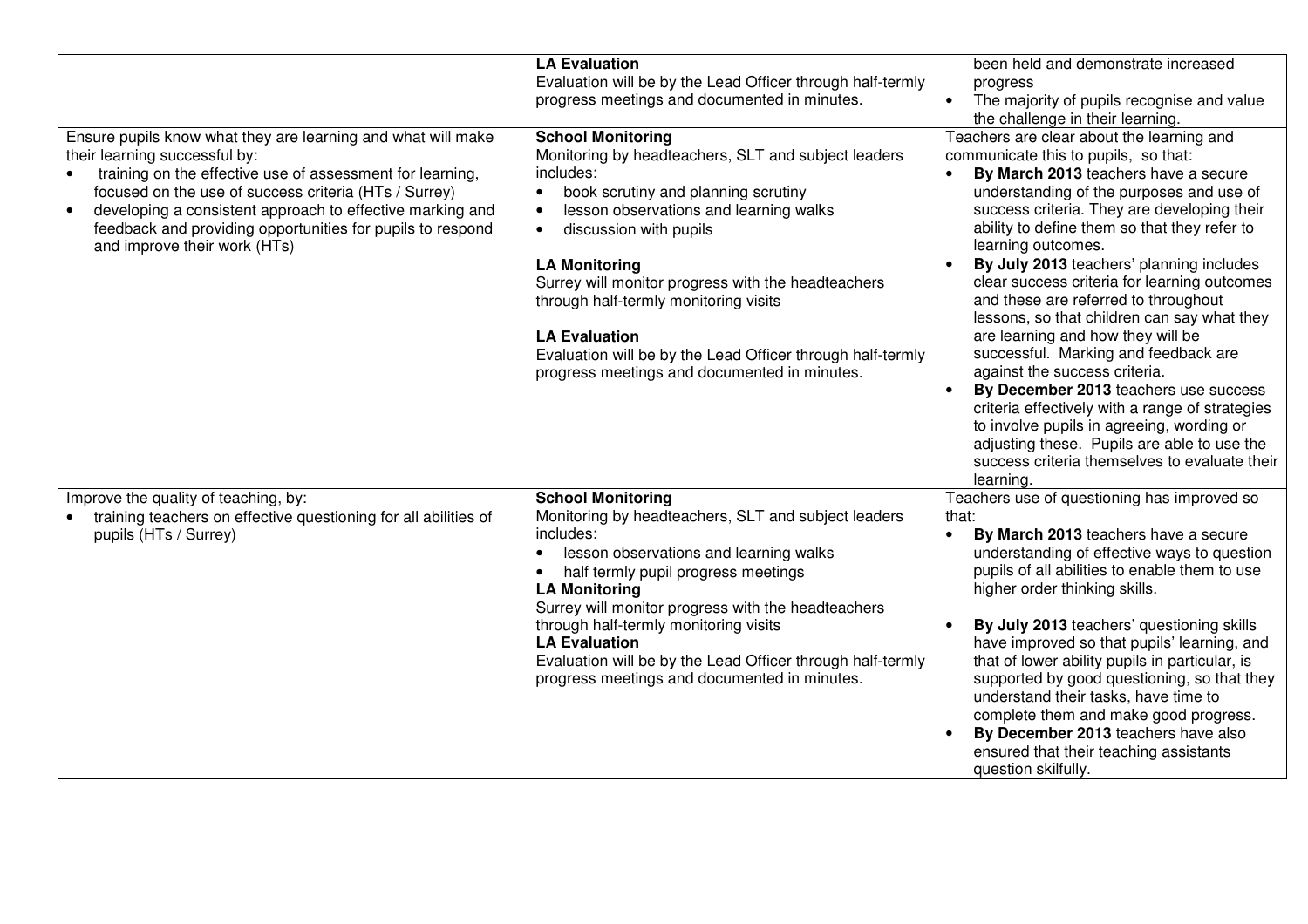## **Key Issue 2: Accelerate pupils' progress in mathematics in Key Stage 2 and writing in Key Stage 1**

| <b>Start Date: January 2013</b><br><b>Completion Date: December 2013</b> |                                                                          |                                                            |  |  |
|--------------------------------------------------------------------------|--------------------------------------------------------------------------|------------------------------------------------------------|--|--|
| <b>Actions</b>                                                           | <b>Monitoring and evaluation Arrangements</b>                            | <b>Success Criteria including interim milestones</b>       |  |  |
| (persons responsible in brackets)                                        |                                                                          |                                                            |  |  |
| Ensure appropriate pitch and challenge for all                           | <b>School Monitoring</b>                                                 | Use of assessment is improved so that pupils' learning is  |  |  |
| pupils by:                                                               | Monitoring by headteachers and subject leaders includes:                 | developed systematically and tasks provide the correct     |  |  |
| training on the effective use of assessment                              | Scrutiny of planning and books                                           | pitch and level of challenge:                              |  |  |
| for planning; (HTs / Surrey)                                             | lesson observations and learning walks                                   | By March 2013 teachers' planning is based on half          |  |  |
| Implementation of the school plan for<br>$\bullet$                       | half termly pupil progress meetings                                      | termly assessments and provides systematic                 |  |  |
| development of a systematic approach to                                  | Governors monitor and challenge school leaders on the                    | sequences of learning, based on the Big Write              |  |  |
| teaching writing using the Big Write/Big Talk                            | termly outcomes.                                                         | approach.                                                  |  |  |
| approach.                                                                | <b>LA Monitoring</b>                                                     | By July 2013, monitoring shows that planned                |  |  |
| use of assessment as part of tailored support                            | Surrey will monitor progress with the headteachers through               | sequences of learning are adjusted as a result of daily    |  |  |
| to develop maths teaching in KS2                                         | half-termly monitoring visits                                            | assessments in/after lessons.                              |  |  |
|                                                                          | <b>LA Evaluation</b>                                                     | By December 2013, tasks based precisely on pupils'         |  |  |
|                                                                          | Evaluation will be by the Lead Officer through half-termly               | needs enable all pupils to make good progress.             |  |  |
| Review and evaluate the curriculum, using a                              | progress meetings and documented in minutes.<br><b>School Monitoring</b> | By March 2013, curriculum audit identifies development     |  |  |
| curriculum audit tool to inform planning for                             | Monitoring by headteachers and subject leaders includes:                 | priorities and an action plan with clear targets and       |  |  |
| change (HTs / Surrey)                                                    | Scrutiny of planning and books<br>$\bullet$                              | timescales is completed.                                   |  |  |
| Improve curriculum planning so that it enables                           | lesson observations and learning walks<br>$\bullet$                      | By June 2013 the long term curriculum map has been         |  |  |
| pupils to apply learning in English and                                  | half termly pupil progress meetings                                      | revised to ensure that the sequences of units in different |  |  |
| mathematics, by:                                                         | <b>LA Monitoring</b>                                                     | subjects enable appropriate links to English and           |  |  |
|                                                                          | Surrey will monitor progress with the headteachers through               | mathematics.                                               |  |  |
| support for revision of the long term                                    | half-termly monitoring visits                                            | By July 2013, teachers include defined learning objectives |  |  |
| curriculum plan (Surrey / all teachers)                                  | <b>LA Evaluation</b>                                                     | for writing and or mathematics in medium and short term    |  |  |
| training teachers on planning that enables                               | Evaluation will be by the Lead Officer through half-termly               | plans in planning for all subjects. There is evidence from |  |  |
| practise and application of English and                                  | progress meetings and documented in minutes.                             | pupils that they see increased relevance and purpose in    |  |  |
| mathematics learning in other subjects                                   |                                                                          | their learning.                                            |  |  |
| (HTs / Surrey)                                                           |                                                                          | Medium term plans are completed by July 2013               |  |  |
|                                                                          |                                                                          | Monitoring shows that the curriculum excites and engages   |  |  |
|                                                                          |                                                                          | pupils, through experiences that are locally relevant and  |  |  |
|                                                                          |                                                                          | purposeful. Links are made across the curriculum,          |  |  |
|                                                                          |                                                                          | including opportunities for high quality writing and for   |  |  |
|                                                                          |                                                                          | applying maths in other subjects. As a result achievement  |  |  |
|                                                                          |                                                                          | is accelerated in all subjects.                            |  |  |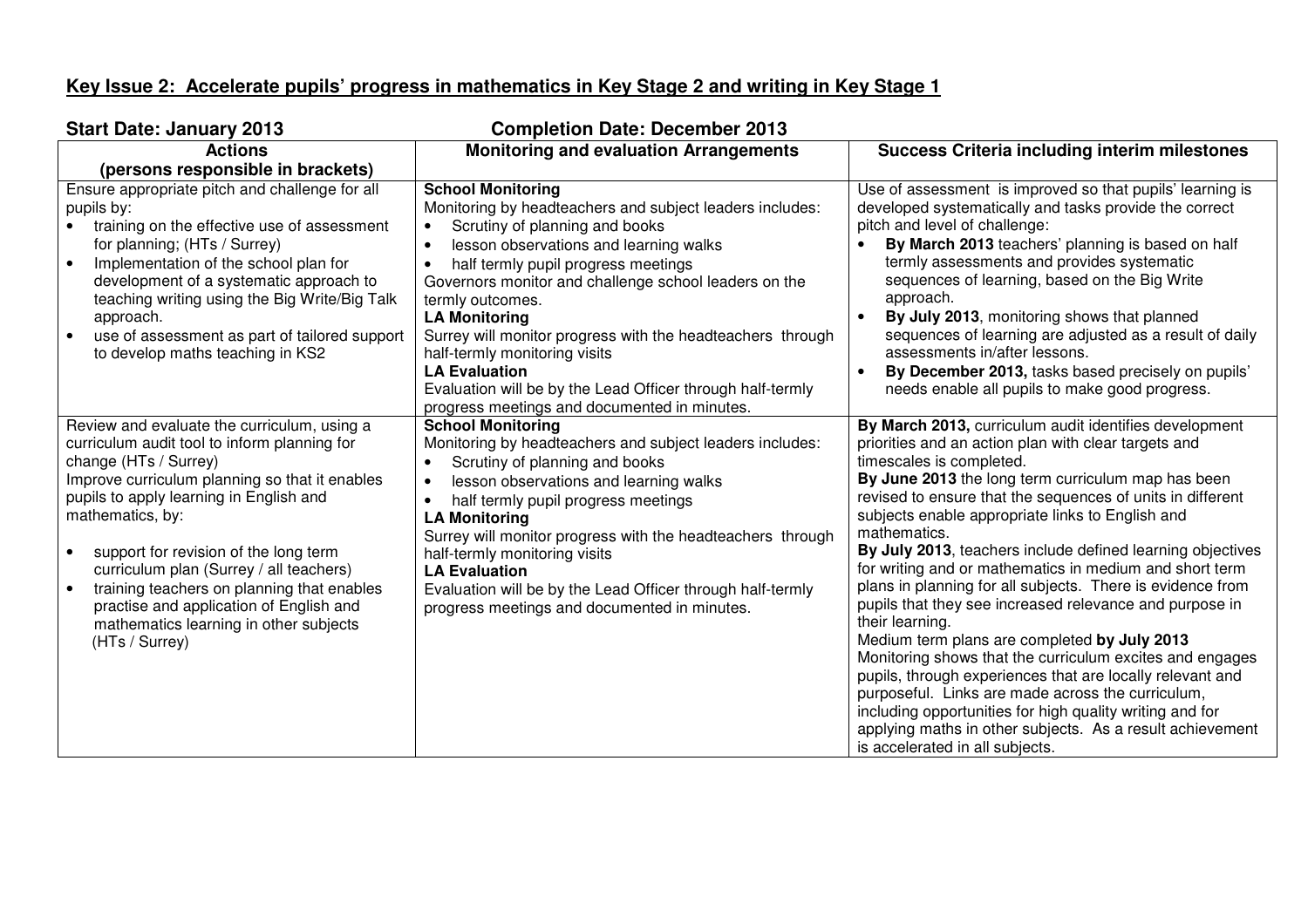**Key Issue 3: Improve the quality of leadership and management at all levels, including governance, so that leaders continue to drive improvement more effectively:** 

**Start Date: January 2013 Completion Date: December 2013**

| <b>Actions</b>                                                                                                                                                                                                                                                                                                                                                                                                                                                                                                                                                                           | <b>Monitoring and evaluation Arrangements</b>                                                                                                                                                                                                                                                                                                                                                                                                                                                                                | <b>Success Criteria including</b>                                                                                                                                                                                                                                                                           |
|------------------------------------------------------------------------------------------------------------------------------------------------------------------------------------------------------------------------------------------------------------------------------------------------------------------------------------------------------------------------------------------------------------------------------------------------------------------------------------------------------------------------------------------------------------------------------------------|------------------------------------------------------------------------------------------------------------------------------------------------------------------------------------------------------------------------------------------------------------------------------------------------------------------------------------------------------------------------------------------------------------------------------------------------------------------------------------------------------------------------------|-------------------------------------------------------------------------------------------------------------------------------------------------------------------------------------------------------------------------------------------------------------------------------------------------------------|
| (persons responsible in brackets)                                                                                                                                                                                                                                                                                                                                                                                                                                                                                                                                                        |                                                                                                                                                                                                                                                                                                                                                                                                                                                                                                                              | interim milestones                                                                                                                                                                                                                                                                                          |
| Put in place a rigorous monitoring schedule to provide evidence of impact<br>of actions on children's progress and learning, ensuring:<br>roles and responsibilities for monitoring are clearly defined within the<br>cycle and that outcomes are documented with clear evidence to<br>support judgements<br>(HTs / Partner school)<br>Create a regular programme of observation of teaching and learning by<br>headteachers, including scrutiny of planning, formal classroom<br>observations and drop-ins, work scrutiny, learning walks, pupil<br>discussions and pupil progress data | <b>School monitoring</b><br>Headteachers review and evaluate impact of actions on<br>children's progress and learning<br>Lesson observations by middle leaders will be evaluated<br>by headteachers / partner school<br>Headteachers will monitor and give feedback on all<br>aspects of teaching and learning in line with monitoring<br>schedule<br>Headteachers will monitor the impact of training and<br>other professional development on improving practice.<br>Teachers will be expected to provide evidence through | By March 2013, outcomes of<br>monitoring and evaluation are<br>included in HTs report to GB.<br>A termly summary will give a working<br>grade for teaching for each teacher<br>based on a range of evidence from<br>monitoring and will provide evidence<br>of the percentage of good or better<br>teaching |
| (HTs)<br>Following lesson observations identify areas for development, ensuring<br>that feedback is given to staff to enable improvements in teaching and<br>learning<br>(HTs)<br>Set up support plans, for teachers where teaching is less than good, with<br>time-scaled targets focusing on the quality of teaching and learning and<br>progress for all groups of pupils.                                                                                                                                                                                                            | their personal CPD records.<br><b>LA Monitoring</b><br>Surrey will monitor progress through half-termly<br>meetings<br><b>LA Evaluation</b><br>Evaluation will be by the Lead Officer through half-<br>termly progress meetings and documented in minutes.<br><b>School monitoring</b><br>Headteachers and governors monitor and evaluate the                                                                                                                                                                                | By July 2013 all teaching to be at<br>least good<br>By December 2013an increased<br>percentage of outstanding teaching                                                                                                                                                                                      |
| (HTs)<br>All teachers complete a personal Continued Professional Development<br>(CPD) plan focused on improving teaching and learning<br>(HTs)<br>Support teaching and learning development through the creation of a<br>clear CPD programme, including:<br>observing good practice already in school, observing good practice in<br>the Partner school, and other schools where appropriate<br>Learning and Teaching Adviser and Partner School support for<br>$\bullet$<br>planning and teaching                                                                                       | effectiveness of leadership on improving the quality of<br>teaching and learning and on pupil progress<br>Performance management process used to monitor<br>development and effectiveness of leadership capacity<br><b>LA Monitoring</b><br>SIA will monitor progress through half-termly meetings<br><b>LA Evaluation</b><br>Evaluation will be by the Lead Officer through half-<br>termly progress meetings and documented in minutes.                                                                                    |                                                                                                                                                                                                                                                                                                             |
| Develop the leadership capacity and effectiveness of middle leaders by<br>Implementing a middle leadership development programme to                                                                                                                                                                                                                                                                                                                                                                                                                                                      | <b>School monitoring</b><br>Headteachers review and evaluate impact of actions on                                                                                                                                                                                                                                                                                                                                                                                                                                            | By June 2013, middle leaders are<br>reviewing and analysing pupil                                                                                                                                                                                                                                           |